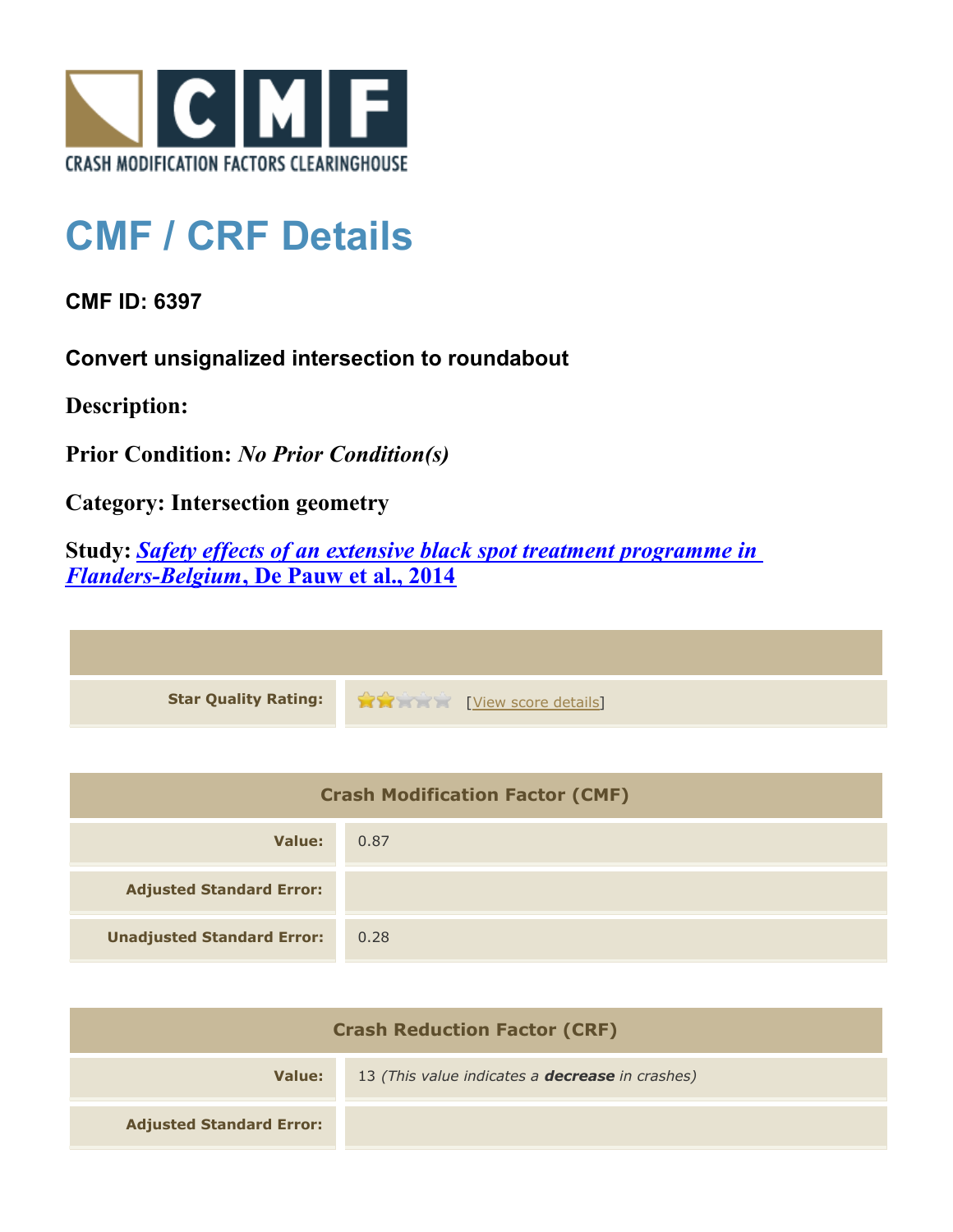| <b>Applicability</b>                          |                                                           |
|-----------------------------------------------|-----------------------------------------------------------|
| <b>Crash Type:</b>                            | All                                                       |
| <b>Crash Severity:</b>                        | A (serious injury), B (minor injury), C (possible injury) |
| <b>Roadway Types:</b>                         | Not specified                                             |
| <b>Number of Lanes:</b>                       |                                                           |
| <b>Road Division Type:</b>                    |                                                           |
| <b>Speed Limit:</b>                           |                                                           |
| <b>Area Type:</b>                             | All                                                       |
| <b>Traffic Volume:</b>                        |                                                           |
| <b>Time of Day:</b>                           | All                                                       |
| The constance against to totage attack becard |                                                           |

## *If countermeasure is intersection-based*

| <b>Intersection Type:</b>         | Roadway/roadway (not interchange related) |
|-----------------------------------|-------------------------------------------|
| <b>Intersection Geometry:</b>     | Not specified                             |
| <b>Traffic Control:</b>           | Uncontrolled                              |
| <b>Major Road Traffic Volume:</b> |                                           |
| <b>Minor Road Traffic Volume:</b> |                                           |

| <b>Development Details</b>      |              |
|---------------------------------|--------------|
| <b>Date Range of Data Used:</b> | 2000 to 2008 |
| <b>Municipality:</b>            |              |
| State:                          |              |